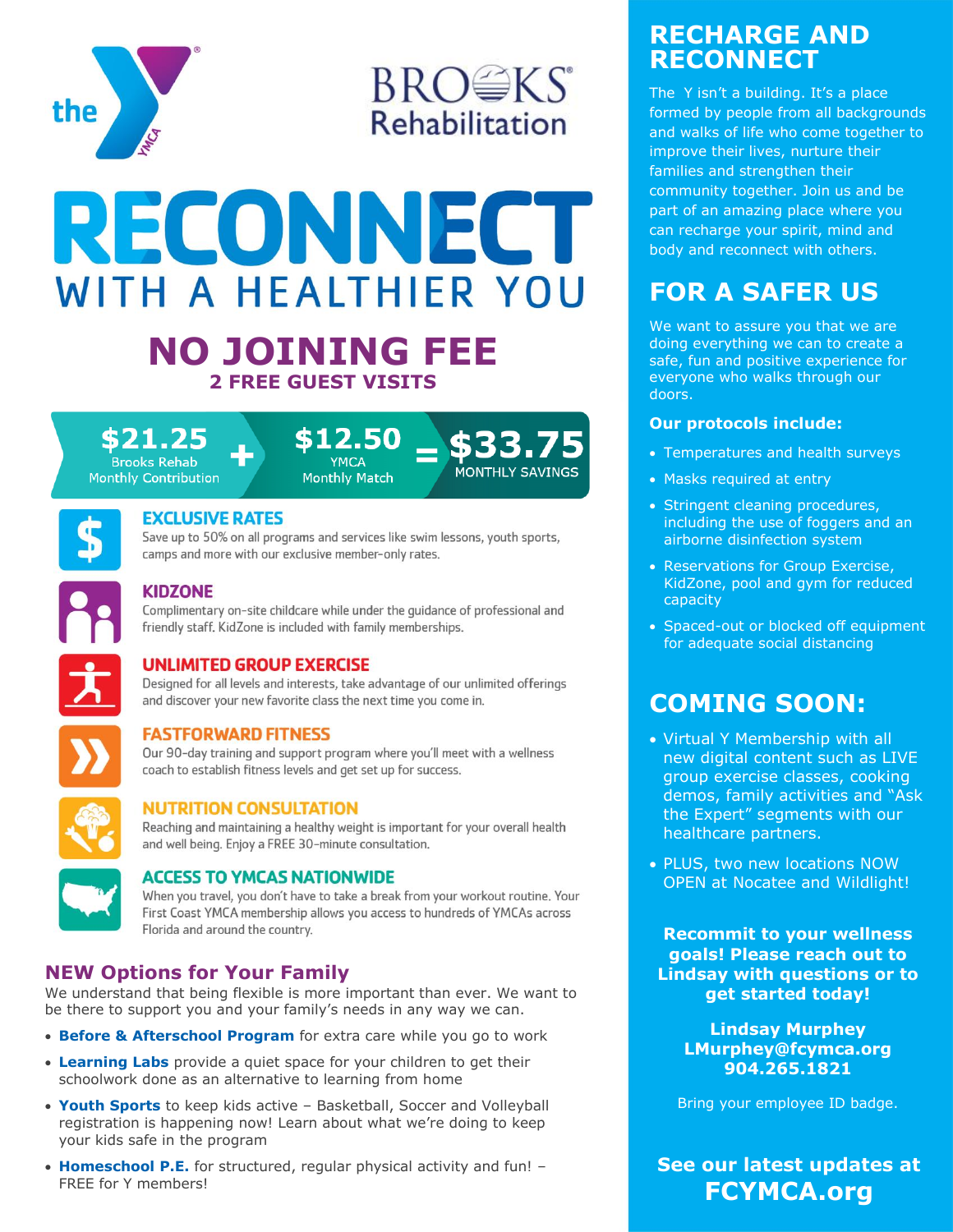

## **CORPORATE WELLNESS EMPLOYEE MEMBERSHIP RATES**

#### **Brooks Rehabilitation**

|                        | vouwe Apuly | ADULT   | wousekolo | പ<br>Housekloup | SENIOR  |
|------------------------|-------------|---------|-----------|-----------------|---------|
| <b>FFC MEMBERSHIP</b>  | \$56.00     | \$75.00 | \$109.00  | \$122.00        | \$65.00 |
| <b>COMPANY SUBSIDY</b> | \$21.25     | \$21.25 | \$21.25   | \$21.25         | \$21.25 |
| <b>YMCA SUBSIDY</b>    | \$12.50     | \$12.50 | \$12.50   | \$12.50         | \$12.50 |
| <b>MONTHLY DUES*</b>   | \$22.25     | \$41.25 | \$75.25   | \$88.25         | \$31.25 |

\*paid through payroll deduction

#### **Membership types:**

Young Adult = 1 Adult (age 20-29)  $HH1 = Household 1 (2 adults, no children or 1 adult + children)$ HH2 = Household 2 (2 adults + children) FFC = Florida's First Coast, access to all branches

STRENGTHENING THE FOUNDATIONS OF COMMUNITY YMCA OF FLORIDA'S FIRST COAST | FirstCoastYMCA.org